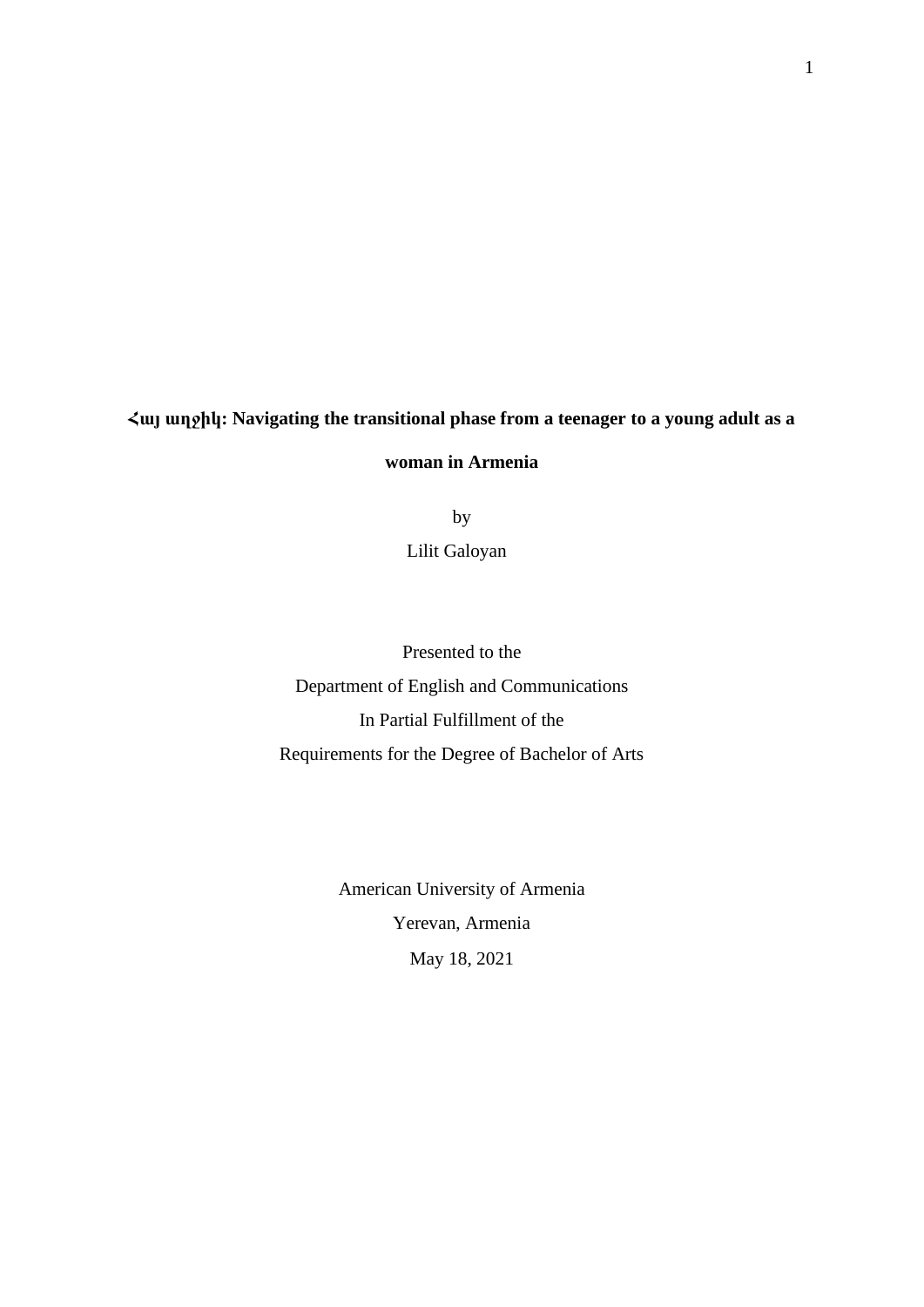# **Table of contents**

| Abstract               | 3              |
|------------------------|----------------|
| Introduction           | $\overline{4}$ |
| Literature review      | 5              |
| Research question      | 9              |
| Methodology            | 9              |
| Artist statement       | 12             |
| Reflections on process | 13             |
| References             | 15             |
| Prologue               | 16             |
| <λuj wnghy             | 17             |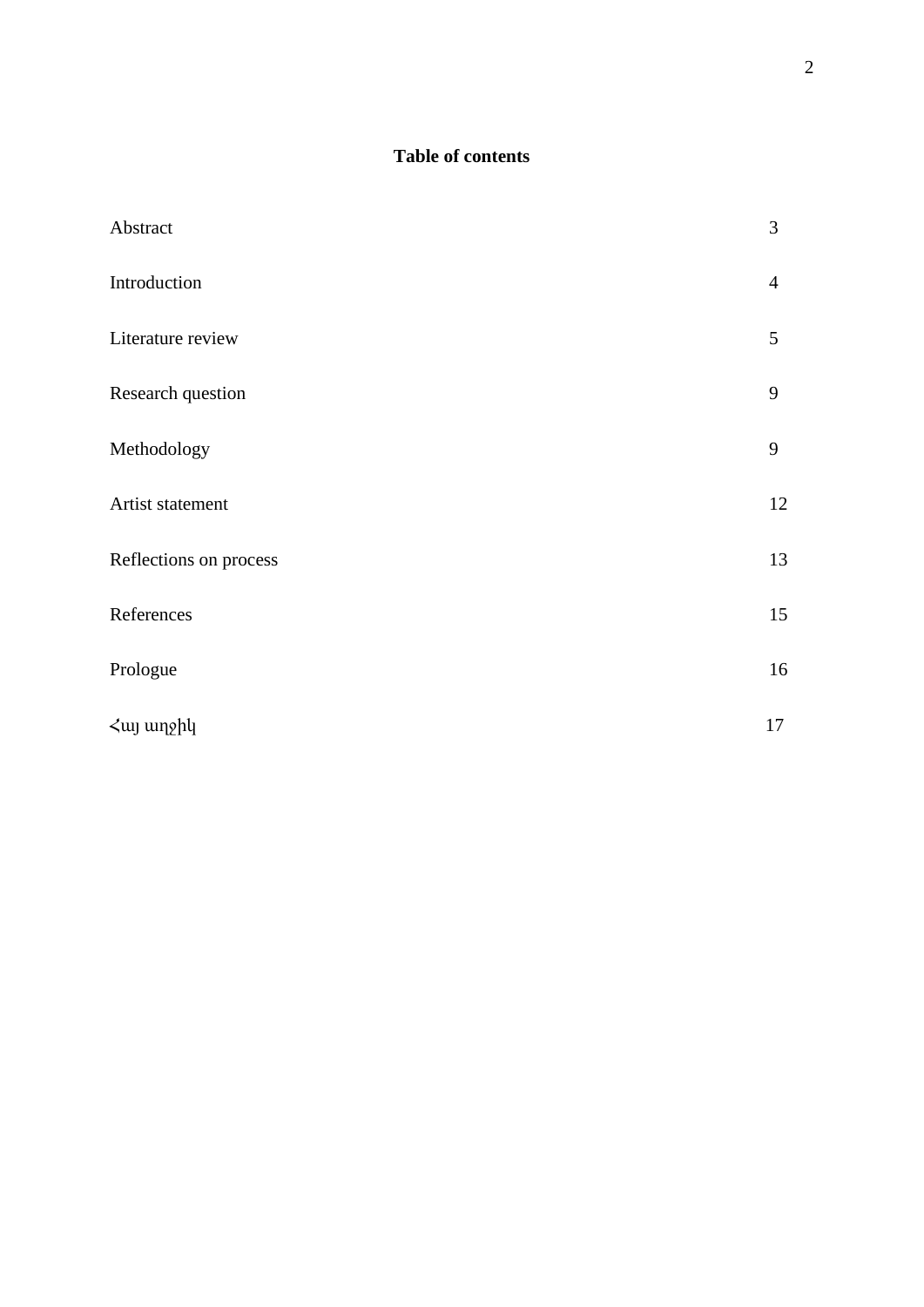# **Abstract**

*Հայ աղջիկ*/ Hay aghchik [Armenian girl] aims to shed light on gender issues in Armenia and how they shape women in a pivotal stage of their lives. As the conducted research puts a global as well as local frame around the understanding of gender and gender norms, the script tells a story of an individual. While the theoretical part focuses on the reasons why gender issues exist in our society, the screenplay shows someone trying to navigate life through them and, sometimes, in spite of them. As academic works of philosophers and writers explain how these issues affect people, the script walks the reader through a real and raw experience of someone who is constantly affected by them.

*Հայ աղջիկ*/ Hay aghchik [Armenian girl] is built on a number of true stories that, although put on paper by one woman, encapsulate the circumstances of many.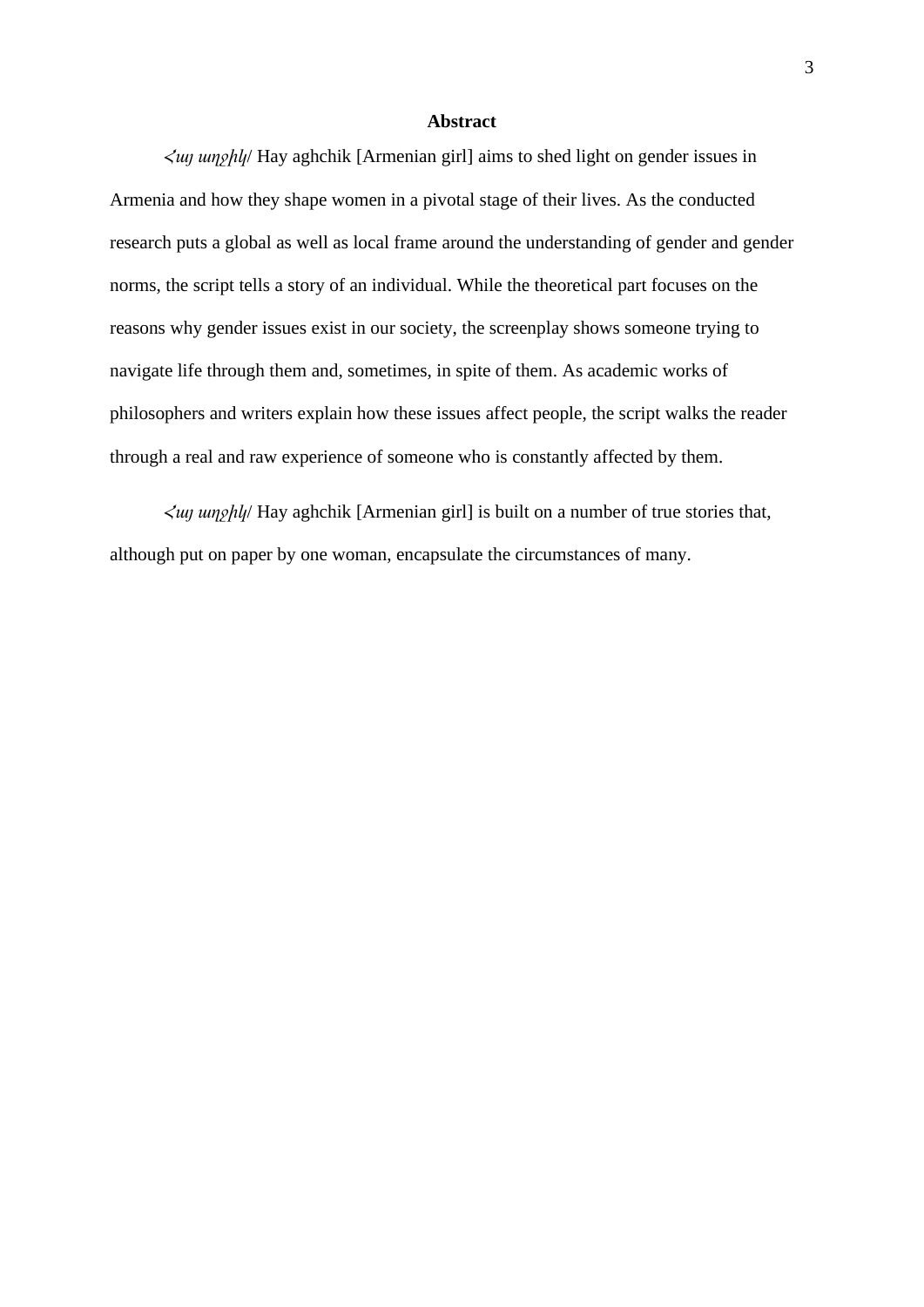### **Introduction**

Gender inequality remains one of the biggest issues Armenian society faces today. Whether the population realizes that or not is the other side of the issue. Some attribute the lack of equality and equity between the sexes to the traditionalist mindset of our society. However, let us not forget, that we are the descendants of a Republic that was one of the first to give women the right to vote and be elected in the Parliament. We are the descendants of a Republic that was first to appoint a woman as an Ambassador in a foreign country (Aslanyan, 2010). We are the descendants of Shahamir Shahamiryan,  $18<sup>th</sup>$  century writer and philosopher, who wrote, "Each human individual, whether Armenian or of another ethnicity, whether male or female, born in Armenia or moved to Armenia from other countries, will live in equality and will be free in all their occupations" (as cited in Aslanyan, 2010, p. 31). Yet, here we are, in the  $21<sup>st</sup>$  century, putting women in boxes, limiting their choices, pressuring them to be "perfect" while giving them a million definitions of the word, putting chains on their dreams and aspirations.

Sandra Harding says that "knowledge is always socially situated" (2004, p. 7). Here, she refers to the knowledge the oppressed group has regarding its own situation and the differences found with the situation of the dominant group. Moreover, as Harding explains, it is the dominant group that decides the knowledge the oppressed group will receive and, thus, use to form an understanding of its circumstances. As a result, women, being the oppressed group, are not only told what to do they are also told how to perceive their own circumstances (Harding, 2004). Additionally, once women are controlled this way from a young age, this becomes their only reality, which is much more difficult and intimidating to break out of.

What this research paper and, most importantly, the accompanying script aim to achieve is raising awareness about the pressing gender issues in the country as well as normalizing conversations revolving around the topic. Using research and art as a means to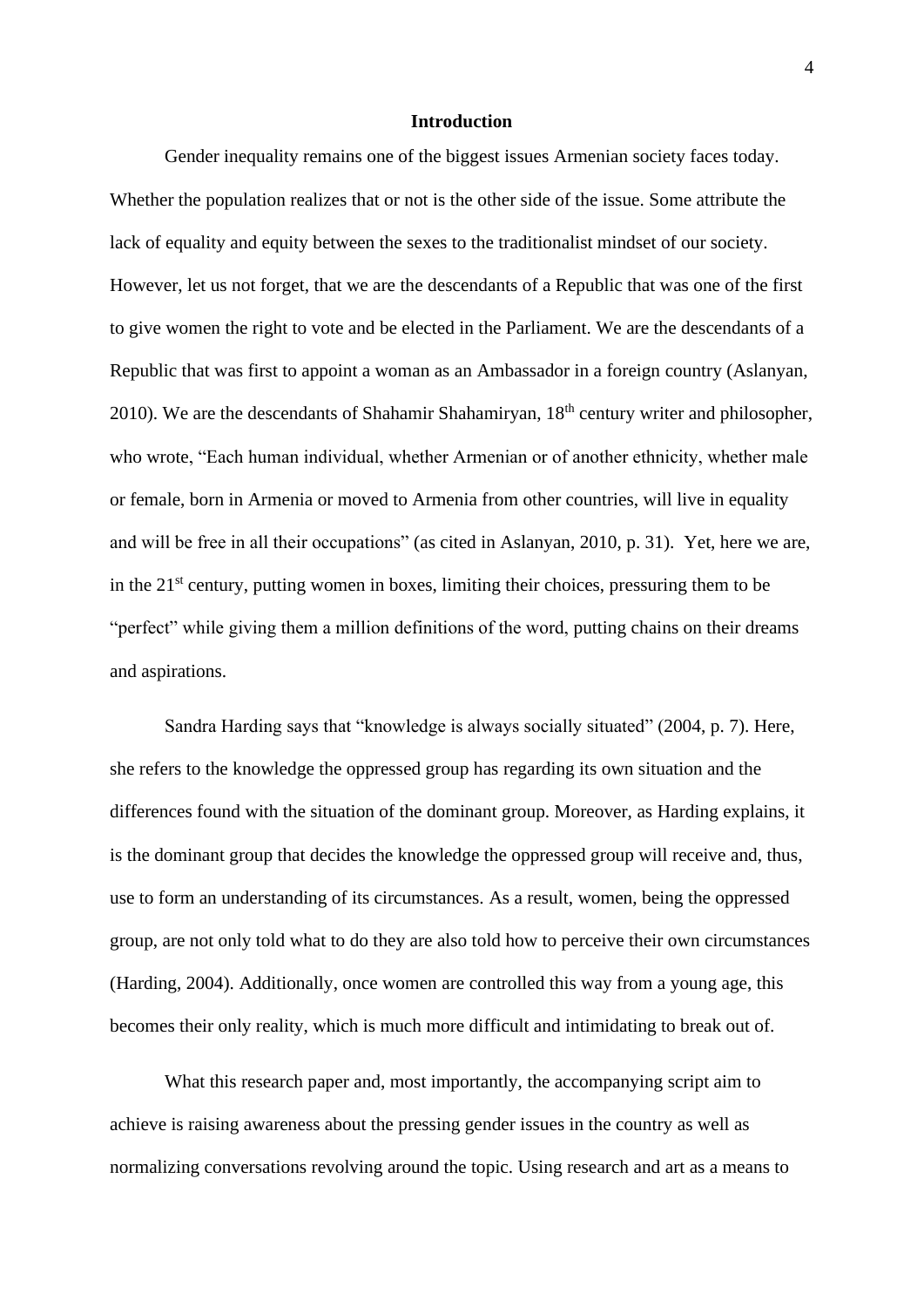encourage women to take control of their narratives and disregard the false knowledge they are being fed about their own lives and experiences, is what I have tried to achieve as the writer of this project.

#### **Literature review**

Life has different stages and people have no choice but to adapt to each one. The path of adaptation is rocky, full of trials and tribulations, caused both by internal and external factors. Being a young woman myself, who is still swimming through these confusing waters, I speak from experience when I say that the transitional phase from a teenager to a young adult in Armenia is not as black and white as one would imagine. The reason why the script for a feature film I have written has turned into a passion project is simple: I want to show young women that they are not alone. Not in their confusion, not in their self-deprecation, not in their urge to break free from the cage created by gender stereotypes. They are not alone because we are all in this together.

The number of studies done within the framework of gender and gender relations in Armenia are extremely limited, mainly because the word "gender" itself causes a commotion. Additionally, when sexism and feminism are brought up in everyday conversations, the former is glossed over, while the latter is frowned upon. This is one of the reasons research in this area is extremely important, as it is set to educate people on important matters that shape a society. As Hasmik Gevorgyan (2010) puts it "Gender relations play an important role in the regulatory system of the social, political and economic aspects of a society" (p. 50). Therefore, neglecting these concepts and not doing enough research is not only harmful but also merely unexpectable. Although it is too soon to speak about the movie that I hope will be made based on the script *Հայ աղջիկ*/ Hay aghchik [Armenian girl], I do hope that when the film sees light of day in the future it will serve as a tool to raise awareness on vital issues that have continually affected many people and have, at the same time, been purposefully swept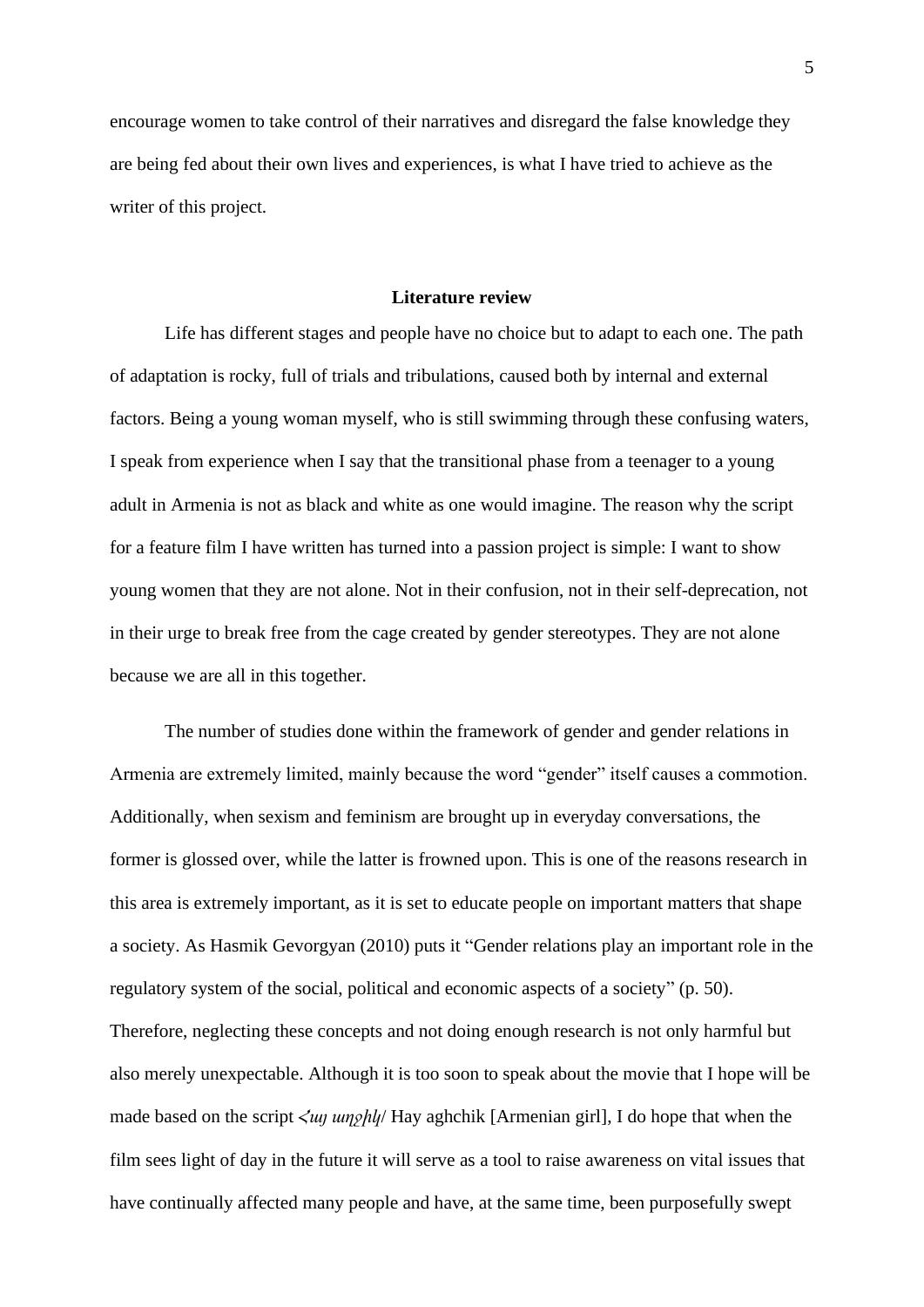under the rug. Before exploring gender norms and roles on a local level, it is important to gain a broader understanding of the issue by defining gender as well as looking at the global picture.

# **What is Gender?**

In her book "Undoing Gender" (2004), Judith Butler an American philosopher and author, calls gender a performance. She states:

If gender is a kind of a doing, an incessant activity performed, in part, without one's knowing and without one's willing, it is not for that reason automatic or mechanical. On the contrary, it is a practice of improvisation within a scene of constraint. Moreover, one does not "do" one's gender alone. One is always "doing" with or for another, even if the other is only imaginary. (p. 1)

A number of conclusions can be drawn from this quote alone. Firstly, gender and demonstrations of femininity and masculinity are acts that people put on for themselves and others. Secondly, the roots of the said performance run so deep that people often perform without being aware that they are putting on an act. Another conclusion is that people are as free within the performance as they are limited. What this means is that people are free to perform within the frame of the expectations society has from their gender, but they are restricted from exiting that frame and performing outside of it. Lastly, Butler (2004) states that everyone is performing and no one is alone in their subconscious need to put on an act that "suits" their gender best.

As it becomes apparent from Butler's explanation of gender roles, norms and expectations are pushed on people on a global level and the issues that arise with the performance of gender are relevant worldwide.

# **Gender Relations in Armenia**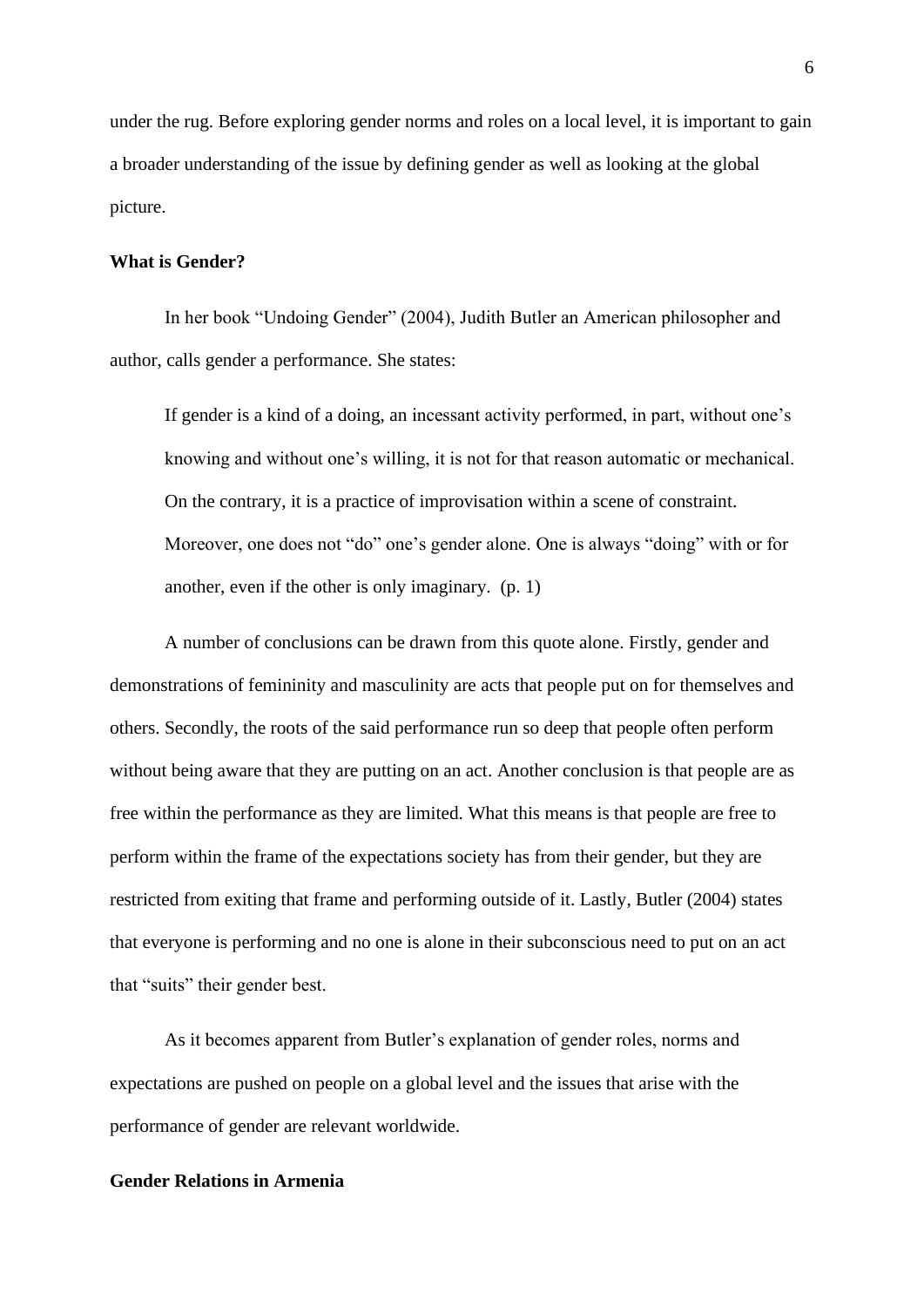According to the report prepared by the United Nations Population Fund (UNPF) titled "Men and Gender Equality in Armenia" (2016), 86.8% of survey participants believe that gender equality in Armenia has come far enough. Moreover, 89.9% of women who answered that question deemed it accurate. At the same time, 69.7% of participants agreed with the statement that women are too emotional to be political leaders and 55.4% of participants agreed that a man is allowed to hit a woman if she has cheated on him. These are a few, yet extremely vivid and telling examples of not only gender inequality thriving in the country but also people being deluded in their attitude towards it. As a result, although a large portion of the survey participants believes that gender equality has come far enough, the answers they have given to other questions prove the opposite to be true.

As bell hooks (1984) puts it "To be in the margin, is to be a part of the whole but outside of the main body" (p. 156). However, being aware of the fact that one is indeed in a margin is a very important element in the mechanism of changemaking. Unfortunately, as the UNPF survey shows, many Armenian women are unaware that they are often left in the margins. Almost 90% of women thinking gender equality has developed enough, as in, there is no more space for it to move forward, is disheartening. This goes on to show that oppressed groups are often oblivious to the oppression because of the society they live in. As Sandra Harding notes "Women, like members of other oppressed groups, had long been the object of the inquiries of their actual or would-be rulers" (2004, p. 4). In other words, many women simply do not know any better and their circumstances do not allow them to get the education that will lead them to knowing better.

Moreover, as the UNPF report states, 83.3% of men believe that gender equality has come far enough (2016). It is important to point out this statistic because men are clearly the ones who have the upper hand in our society. Just like hooks (1984) said "Often when the radical voice speaks about domination we are speaking to those who dominate" (p. 154).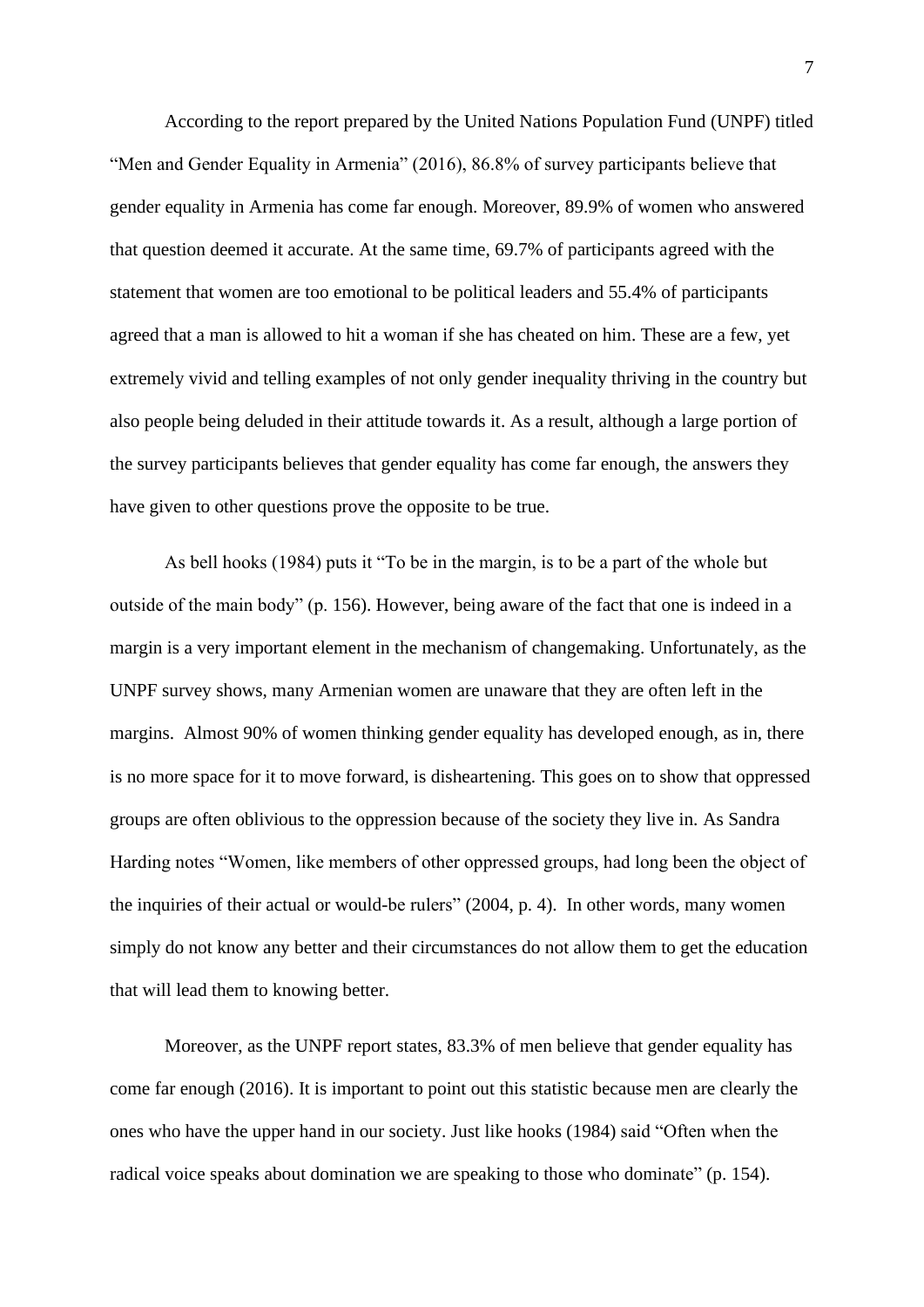Since men are the ones who dominate, leaving them out of the conversation is not only illogical but also potentially dangerous. Quite frankly, it is not surprising that such a big number of men think that gender equality has reached an acceptable level, because the oppressor usually does not want to lose the established power dynamic with the oppressed, which is what true equality would ensure. Regardless, as mentioned before, including men in the discussions about issues revolving around gender equality is vital, because this is not possible to reach an acceptable result without "addressing the dominator".

# **Gender and Identity**

A large portion of how people identify in a society comes from gender expression. Expectations are laid on both sexes to act "according to their gender" and shape their lives around the gender they were assigned to at birth. When it comes to women, the expectations usually revolve around softness and femininity (Gevorgyan, 2010). According to the research done by Hasmik Gevorgyan and her team in 2010, modesty is considered a very important quality in women, with 24% importance ranking. In the meantime, it is a quality ranking only at 1% importance in men (2010). These statistics do not strike me as surprising, since I was born a female in this country. Moreover, they also explain why my brother and I were raised differently: my parents were trying to raise me with modesty in mind.

In her article for EVN Report, Gayane Ghazaryan (2019) touches upon gender stereotyping and gender roles presented in books used at public schools. She states that women are portrayed as housewives or teachers, while men are represented as engineers and doctors. Moreover, as she states, women are portrayed as passive and dependent on someone else, usually a man (Ghazaryan, 2019). These are vivid examples of gender norms being taught, pushed on rather, at a young, impressionable age. This leads to generations of women growing up with the notion that they are weak, that their career choices are extremely narrow and that they have to depend on a man when they are older. Breaking this cycle seems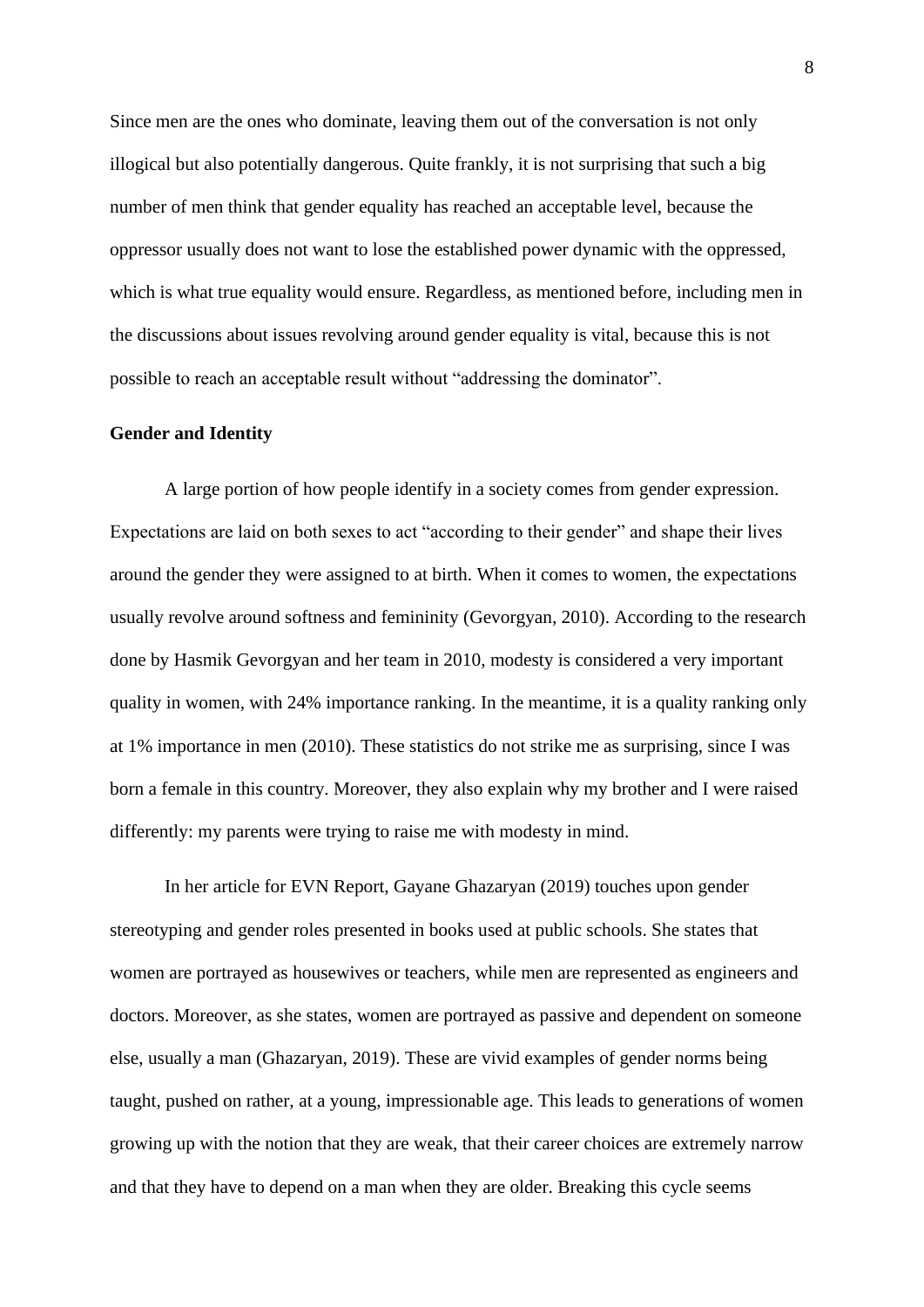impossible when the roots are so deep, which is why addressing these roots should be a priority.

#### *Motherhood as identity*

Ghazaryan (2019) also notes how women are portrayed as mothers in many illustrations in public school books. This point is also made by Sevan Beukian in her article (2018), where she states that Armenian femininity directly revolves around motherhood, to the point where the two concepts become synonymous. On a societal level, being a mother, taking care of the household and raising children is what being a woman is all about. As Beukian puts it, this perception is also popular among women themselves. In other words, this has been the norm for so long that many women do not dare break away from their traditional role as mothers and accept it, oftentimes without realizing that they can explore other choices.

### **Research questions**

Gender roles in the Armenian society and how they affect women and their perception of themselves are examined in the scope of this research. What expectations are laid on women? How do those expectations shape women, in the transitional phase from teenager to adult in particular?

# **Methodology**

#### **The Screenplay**

I have always had a hard time fitting into the idea of an "Armenian woman", which as discussed above is usually associated with modesty and motherhood. The older I get the less I fit in because I believe that as long as I identify as a female and as long as my roots are Armenian, I am an Armenian woman. The rest – the way I speak, the way I dress, the way I express myself and envision my future, are my choices to make and have nothing to do with my heritage.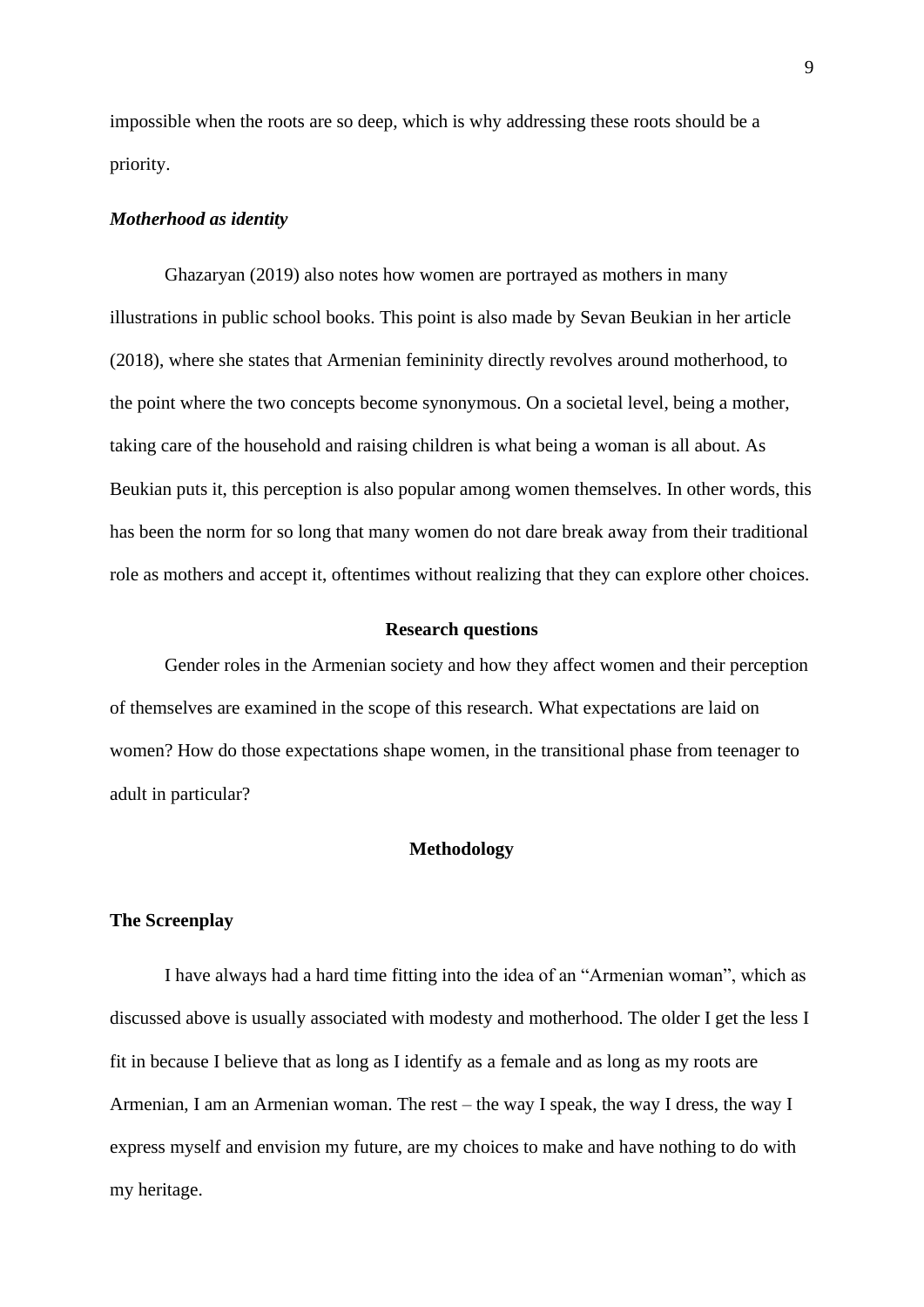The idea of the screenplay came to me more than a year ago, when I realized that I am not facing this struggle alone. Since then, I have had numerous conversations with fellow women who have expressed the same inability to be the "perfect Armenian woman" and fulfill the expectations laid on them. These exchanges, that would start as an outburst of protest against society and end with the realization that change is as necessary as oxygen, made me realize that turning my frustration into art is the best solution. This way, I would not only get to have a creative outlet but also would give a voice to so many women, including myself.

As I began to write the script, I started to incorporate stories from my own life, as well as bits and pieces of conversations I have had with my female friends. Certain phrases, especially the ones uttered by the characters who are supposed to represent the toxicity of the society we live in, have been, at one point or the other, directed at me. Many of those characters are based on real people that I have had encounters with or am related to. This is the reason why those characters do not have neither names nor faces. I wanted to give the reader the freedom to attach an identity to these people based on their own experiences. This way, I believe I have made my work even more universally understandable and relatable. Think of it as a game of "Mad Libs", where the main story is being told as you complete it using your imagination and circumstances.

I knew I wanted to make the story as impactful as possible, which is why I chose to incorporate the element of breaking the fourth wall in the screenplay and have the main character address the audience directly. This decision will be discussed in more detail below.

### **The Main Character**

Navigating through a new phase in life is difficult and confusing, especially when entering adulthood, especially in an Armenian household, where you are already expected to have children of your own as you are still being babied by your mother. People constantly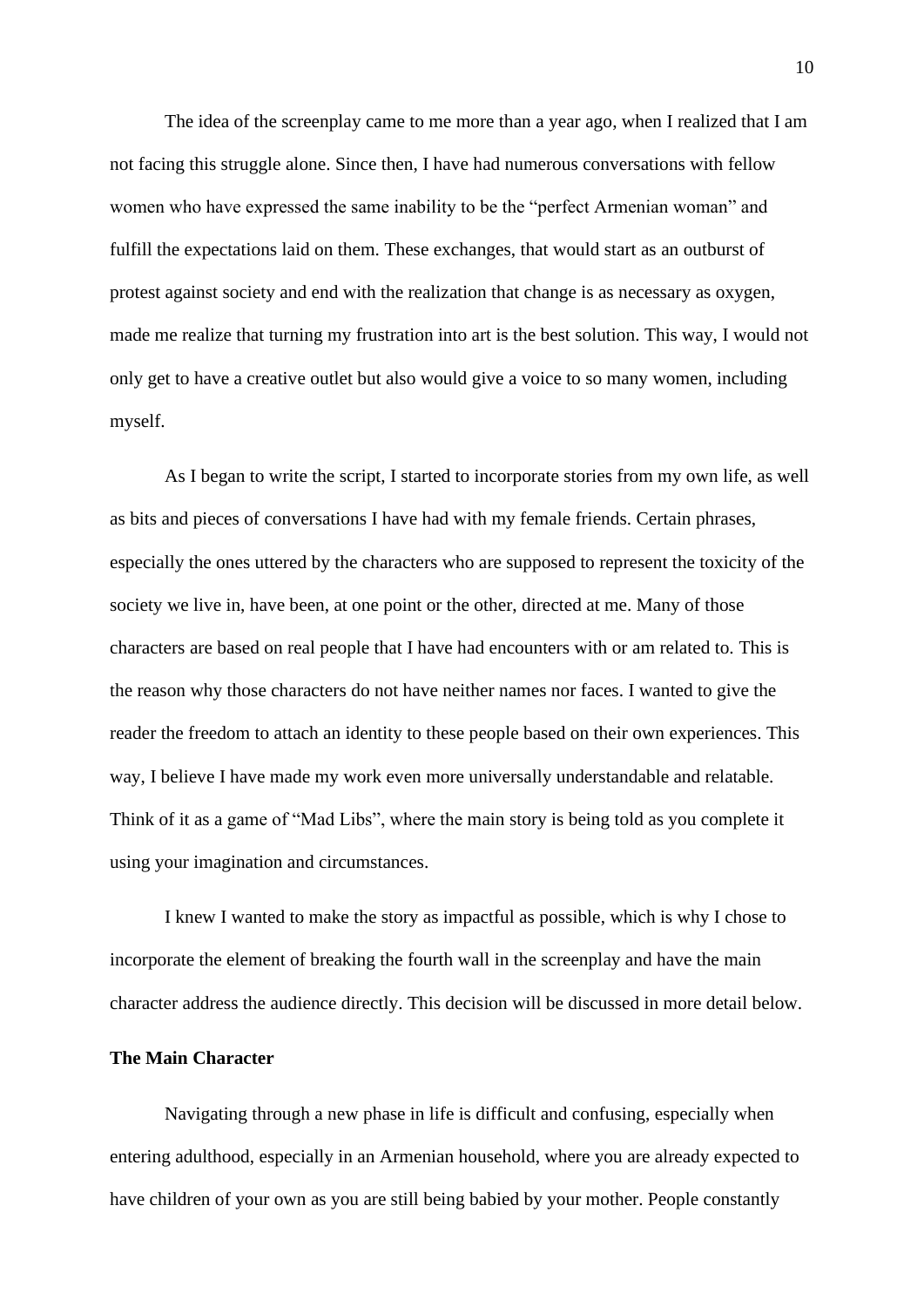whisper their definition of "perfect" into your ear to the point where your self-esteem drops to the floor as you realize that you do not fit into those definitions. This is why the reader sees Lara, the main character, in the beginning of the story – lost, unable to love and accept herself.

As it was mentioned above, the story is autobiographical and the journey of the main character is heavily based on mine. The state the reader finds Lara in in the beginning of the story represents a version of me that I have already outgrown. During the past year, I have worked hard to put that self-distractive behavior and mentality behind me, and evolve into a more confident and self-loving person, which is a path Lara walks as well.

The story behind the main character's name is quite interesting. My parents were thinking of calling me "Larisa", after my paternal grandmother, when I was born. That name, which is quite popular in Russia, is shortened to "Lara" in every day speech, which is the reason why my father decided against it, since he did not want his mother's name to be butchered. Since I did not want to use my own name in this story, due to the fact that for the most part I do not identify with the main character anymore, I decided to give her the name I almost got at birth.

## **The Fourth Wall**

The element of breaking the fourth wall is inspired by the comedy series "Fleabag" on BBC. I watched it around the time I started having thoughts about turning mine and other women's stories into a screenplay.

In this story, the usage of this element serves two purposes. Firstly, it helps the main character establish a relationship with the audience. I envision Lara's character finding comfort in the fact of directly speaking to the audience and trusting them more than some people in her life. Meanwhile, this technique is also intended to make people who are going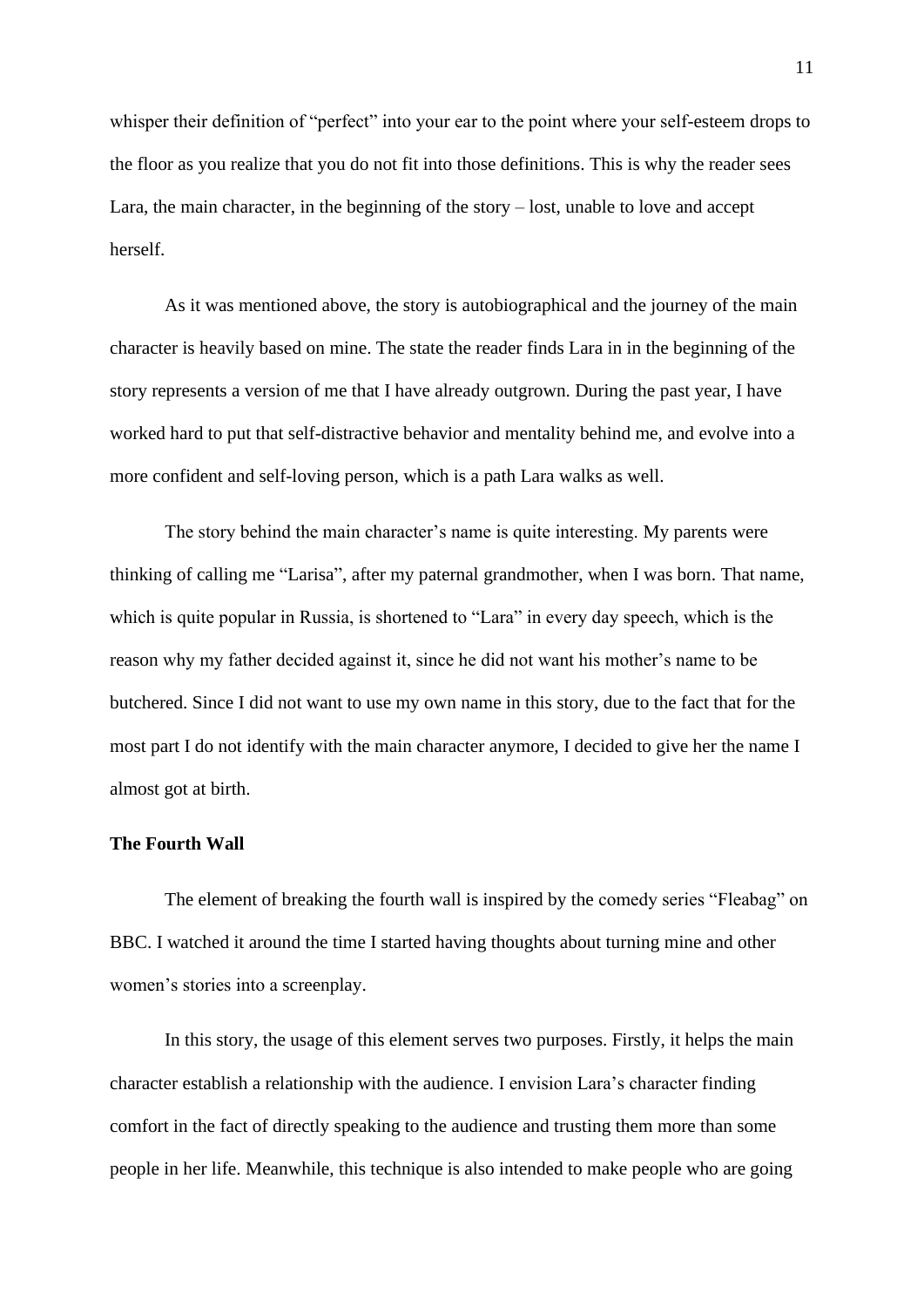through a similar experience feel like they are not alone and they have someone who completely understands and sympathizes with them. In a way, each individual reading the script gets to befriend Lara.

Secondly, I intend for this element to be the biggest eye-opener to people who do not identify with the main character and her struggles. As she addresses them directly and speaks about important issues, those who are nothing like her will have a better understanding of what millions of women, in the face of Lara, go through every day.

#### **Artist statement**

Just "be a lady" they said. – Camille Rainville

The way society treats women and what it expects of them does not make sense to me, so I turned to science to help me understand where the root of many issues lies. As I did research revolving around gender, I realized that although there may be an explanation, there can never be a justification. Women are still expected to tick so many boxes: boxes, contents of which often contradict each other. We are told what to wear, how to walk, who to love and when to have kids, yet we cannot win even after doing as we are told. Through this work, I hope to raise awareness, open people's eyes and, most importantly, represent women and their struggles.

The research paper leads the reader through the global as well as the local picture in regards to women, their rights and gender norms in general. Meanwhile, the script tells a story of an individual, whose story encapsulates the collective female experience and will seem all too familiar to many women and young girls, especially those who have grown up in an Armenian household.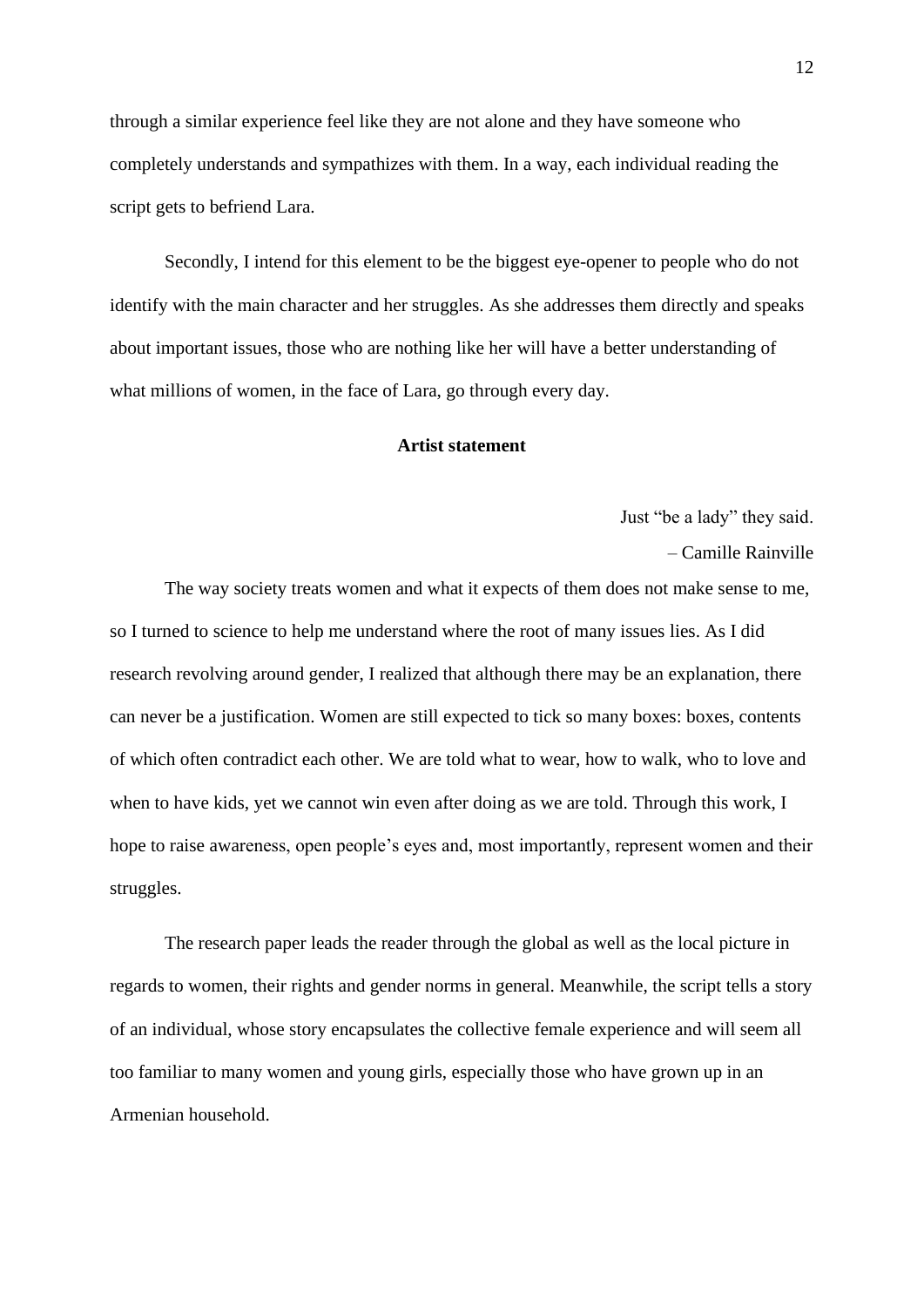I intend for the experience of reading the screenplay to vary for different people. People who will recognize themselves or their experience in the main character – I want them to feel seen, heard and represented. By the end, I want them to feel empowered and inspired to go through a transformation like the heroine does, and adopt the "if she can do it, so can I" mentality. People who will not identify with the main character – I want them to become aware of the toxicity patriarchal society exudes, about its effects and consequences.

I believe in using my voice and artistic vision for a good cause, which is the aim of this project. If it touches even one person, I will consider my mission accomplished.

#### **Reflections on process**

Working on this capstone was a challenge and there are three main reasons why.

First of all, it should go without saying that the past year was mentally challenging and exhausting. I often found myself lacking motivation to do any sort of work related to not just the capstone project but every other class that I took this semester. I would often run to my usual coping mechanisms, which would result in procrastination. I found myself choosing between my mental health and doing university work. I chose my mental health more often than not, because I do believe that it is important to take care of it as much as it is important to take care of your physical health.

Secondly, I had a hard time writing the research paper specifically, because for the longest time I saw it as separate from the creative aspect of my capstone. I had to realize that it is not only a big part of my capstone, it is also an important element that fuels the screenplay as well as helps answer many questions from a scientific point of view.

Lastly, during the past year I have grown and changed tremendously and I believe I have moved on from that version of myself, the version that inspired Lara's character. I do take pride in that transformation, however, when it came to writing the actual story, I was forced to return into that state of mind and, needless to say, it was not a pleasant experience.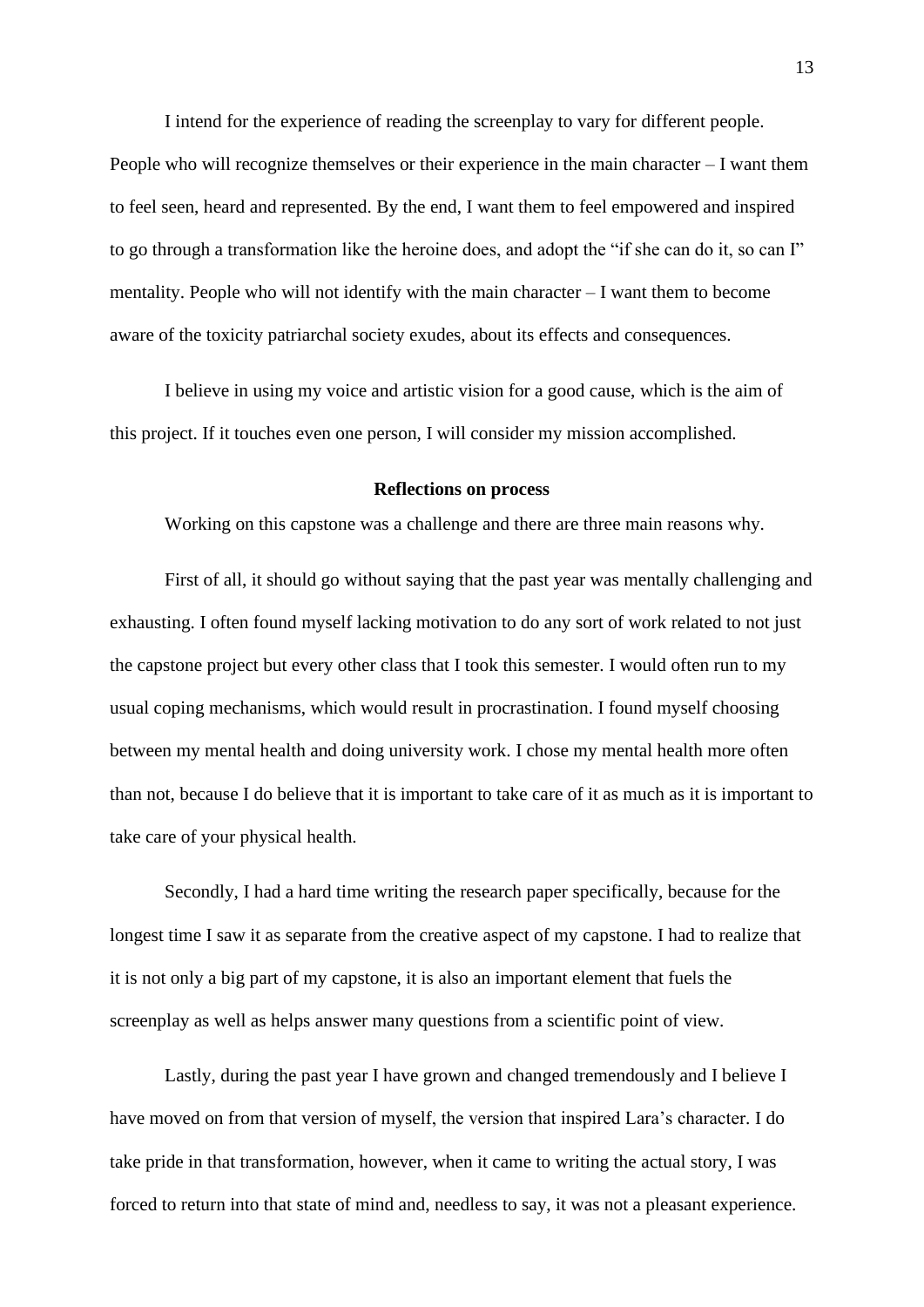Writing scenes, where Lara is talking down to herself, doubting her talent, feeling insecure about her appearance and so on, required an immense amount of strength because I had to immerse myself into a past I never wish to go back to for any other purpose than making it a reference point that shows my growth.

Regardless of the hurdles and the bumps on the road, I am proud of the end result. In a way, working on the script and getting to express myself through Lara, all while telling her story, gave me a sense of relief. It is almost as though I got to voice my concerns and let out my own dissatisfaction in regards to many issues. Like I mentioned before, it was unpleasant to relive some situations, especially those involving Lara's father's character, however, as I try to find the positive side to this, I realize that writing certain lines, the way I wrote them, set me free.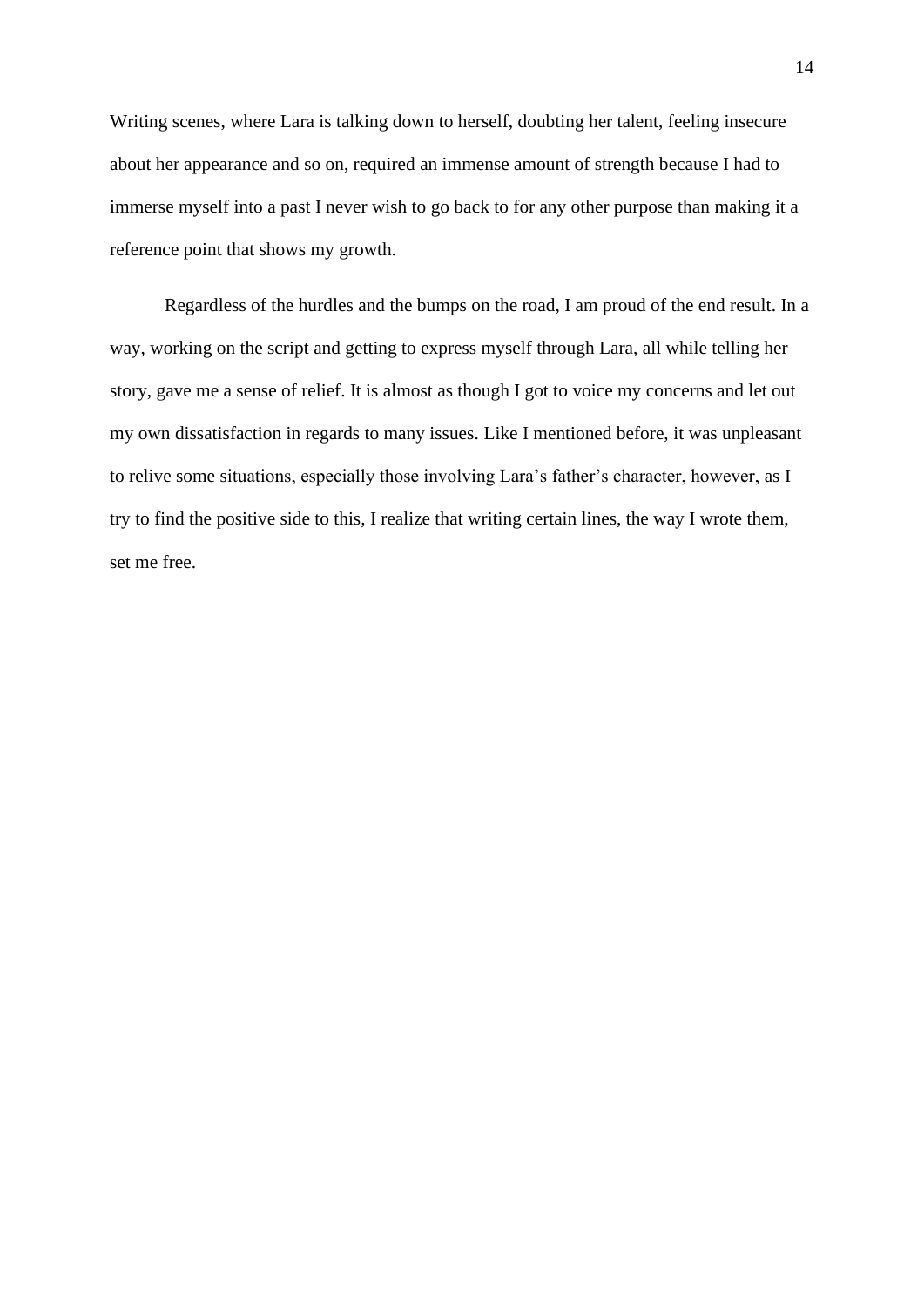#### **References**

- Aslanyan, S. A. (2010, September 2). Women's Rights in Armenia*. SocialWatch*. <https://www.socialwatch.org/node/11600>
- Beukian, S. (2014). Motherhood as Armenianness: Expressions of Femininity in the Making of Armenian National Identity. *Studies in Ethnicity and Nationalism, 14*(2), 247-269. [https://www.researchgate.net/publication/267570755\\_Motherhood\\_as\\_Armenianness\\_E](https://www.researchgate.net/publication/267570755_Motherhood_as_Armenianness_%09Expressions_of_Femininity_in_the_Making_of_Armenian_National_Identity) [xpressions\\_of\\_Femininity\\_in\\_the\\_Making\\_of\\_Armenian\\_National\\_Identity](https://www.researchgate.net/publication/267570755_Motherhood_as_Armenianness_%09Expressions_of_Femininity_in_the_Making_of_Armenian_National_Identity)

Butler, J. (2004). *Undoing Gender.* Routledge.

- Gevorgyan, H. (2010). Gender Identity in National Framework. *Banber Yerevani hamalsarani,* 103(5), 50-54. [http://ysu.am/files/06H\\_Gevorgyan.pdf](http://ysu.am/files/06H_Gevorgyan.pdf)
- Ghazaryan, G. (2019, December 23). A Man's World? Gender Stereotypes and Underrepresentation of Women in Textbooks. *EVN Report.* [https://www.evnreport.com/raw-unfiltered/a-man-s-world-gender-stereotypes-and](https://www.evnreport.com/raw-unfiltered/a-man-s-world-gender-stereotypes-and-underrepresentation-of-women-in-textbooks)[underrepresentation-of-women-in-textbooks](https://www.evnreport.com/raw-unfiltered/a-man-s-world-gender-stereotypes-and-underrepresentation-of-women-in-textbooks)
- Harding, S. G., (Ed.). (2004). *The Feminist Standpoint Theory Reader: Intellectual and Political Controversies.* Routledge.
- Hooks, B. (1989). Choosing the margin as a space of radical openness. *Framework: The Journal of Cinema and Media,* (36), 15-23.
- Rainville, C., (2017). *Be a Lady They Said.*  <https://writingsofafuriouswoman.wordpress.com/2017/12/09/be-a-lady-they-said/>
- United Nations Population Fund. (2016). *Men and Gender Equality in Armenia.* [https://armenia.unfpa.org/sites/default/files/pubpdf/MEN%20AND%20GENDER%20E](https://armenia.unfpa.org/sites/default/files/pub-%09pdf/MEN%20AND%20GENDER%20EQUALITY_Final_0.pdf) [QUALITY\\_Final\\_0.pdf](https://armenia.unfpa.org/sites/default/files/pub-%09pdf/MEN%20AND%20GENDER%20EQUALITY_Final_0.pdf)